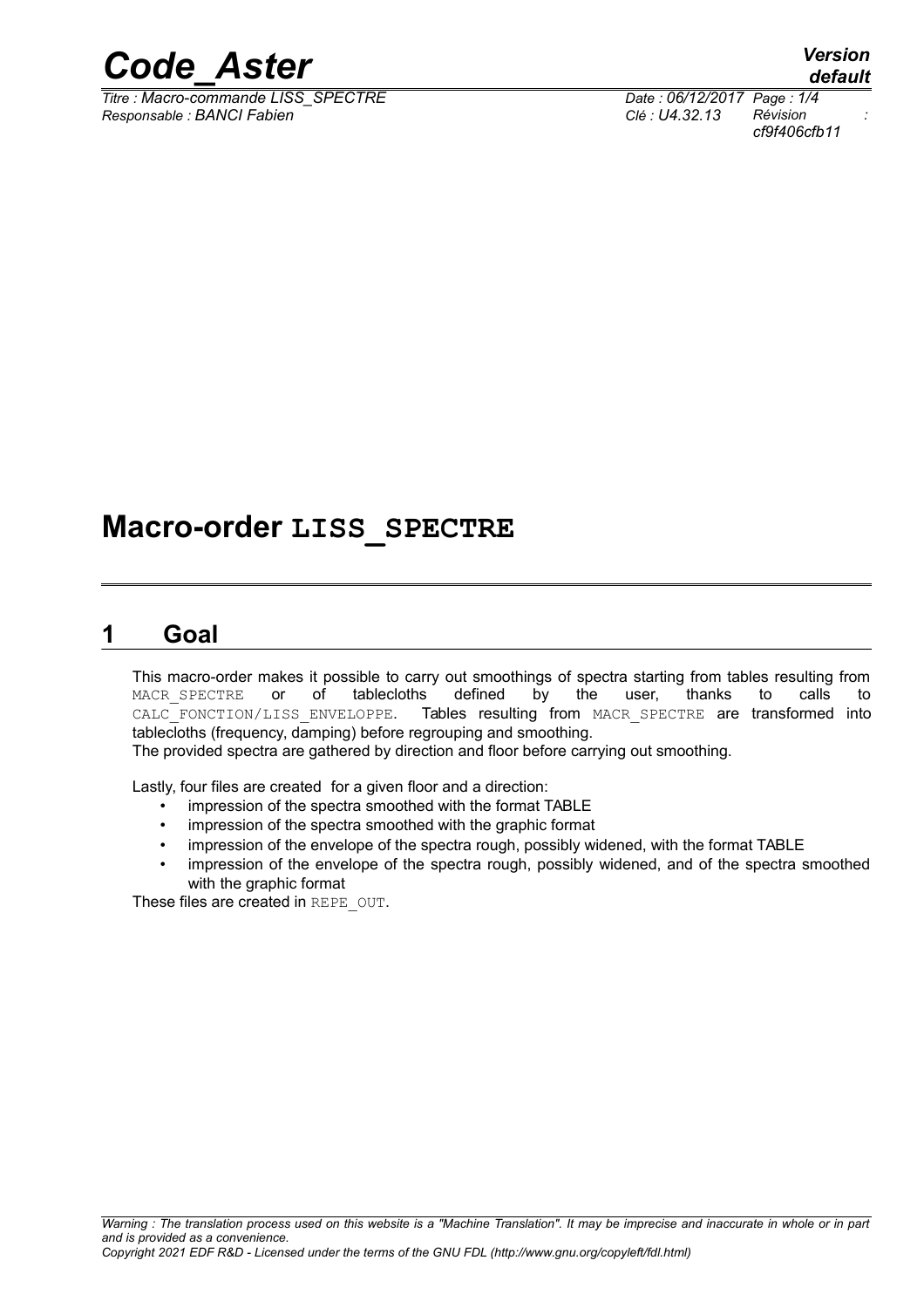# *Code\_Aster Version*

*Titre : Macro-commande LISS\_SPECTRE Date : 06/12/2017 Page : 2/4 Responsable : BANCI Fabien Clé : U4.32.13 Révision :*

# **2 Syntax**

*cf9f406cfb11*

| LISS SPECTRE (                                                                     |                                                                                                                                                   |                           |                         |
|------------------------------------------------------------------------------------|---------------------------------------------------------------------------------------------------------------------------------------------------|---------------------------|-------------------------|
| SPECTRUM = F                                                                       |                                                                                                                                                   |                           |                         |
|                                                                                    | TABLE                                                                                                                                             |                           | = table [table sdaster] |
|                                                                                    | TABLECLOTH                                                                                                                                        | $=$ tablecloth            |                         |
| [tablecloth]                                                                       |                                                                                                                                                   |                           |                         |
|                                                                                    | DIRECTION                                                                                                                                         | $=$ $/\gamma$ $\times'$ , | [K8]                    |
|                                                                                    |                                                                                                                                                   | / $Y'$ ,                  |                         |
|                                                                                    |                                                                                                                                                   | / $'Z'$ ,                 |                         |
|                                                                                    |                                                                                                                                                   | $/$ 'H'                   |                         |
|                                                                                    | $\blacklozenge$ NAME                                                                                                                              | $=$ name                  | [K24]                   |
|                                                                                    | $\Diamond$ BUILDING                                                                                                                               | $=$ beats                 | [K24]                   |
|                                                                                    | $\Diamond$ COMMENT                                                                                                                                | $= how$ [K24]             |                         |
| ♦                                                                                  | <b>ELARG</b>                                                                                                                                      | $=$ elarg                 | $\lceil R \rceil$       |
|                                                                                    |                                                                                                                                                   |                           |                         |
| $\blacklozenge$ OPTION =                                                           |                                                                                                                                                   | 'CHECKING',               |                         |
|                                                                                    |                                                                                                                                                   | 'DESIGN',                 |                         |
| $\sqrt{NB}$ FREQ LISS = / 10                                                       |                                                                                                                                                   |                           | [DEFECT]                |
|                                                                                    | /nb freq,                                                                                                                                         |                           | $[1]$                   |
|                                                                                    |                                                                                                                                                   |                           | [R]                     |
| $\sqrt[3]{ \text{FREQ}}$ MIN = freq min<br>$\sqrt[3]{ \text{FREQ}}$ MAX = freq max |                                                                                                                                                   |                           | [R]                     |
| $\Diamond$ ZPA                                                                     | = zpa                                                                                                                                             |                           | [R]                     |
|                                                                                    |                                                                                                                                                   |                           |                         |
| # Page layout graphic                                                              |                                                                                                                                                   |                           |                         |
|                                                                                    | $\Diamond$ BORNE_X = (xmin, xmax),                                                                                                                |                           | [1 R]                   |
|                                                                                    |                                                                                                                                                   |                           | $[1 R]$                 |
|                                                                                    | $\begin{array}{lll}\n\Diamond \text{ BORNE}_{\bot}^{\top} & = & (\text{ymin, ymax}), \\ \Diamond \text{ ECHELLE}_X & = & / \ 'LIN',\n\end{array}$ |                           | [DEFECT]                |
|                                                                                    | / $'$ LOG $'$ ,                                                                                                                                   |                           |                         |
| $\Diamond$ ECHELLE Y                                                               | $=$ / $'FLAX'$ ,                                                                                                                                  |                           | [DEFECT]                |
|                                                                                    | $/$ 'LOG'                                                                                                                                         |                           |                         |
| $\Diamond$ LEGENDE <sub>X</sub> = xlegen,                                          |                                                                                                                                                   | [KN]                      |                         |
| $\Diamond$ LEGENDE Y = ylegen,                                                     |                                                                                                                                                   |                           | KN                      |
| $\lambda$                                                                          |                                                                                                                                                   |                           |                         |
|                                                                                    |                                                                                                                                                   |                           |                         |

*Warning : The translation process used on this website is a "Machine Translation". It may be imprecise and inaccurate in whole or in part and is provided as a convenience. Copyright 2021 EDF R&D - Licensed under the terms of the GNU FDL (http://www.gnu.org/copyleft/fdl.html)*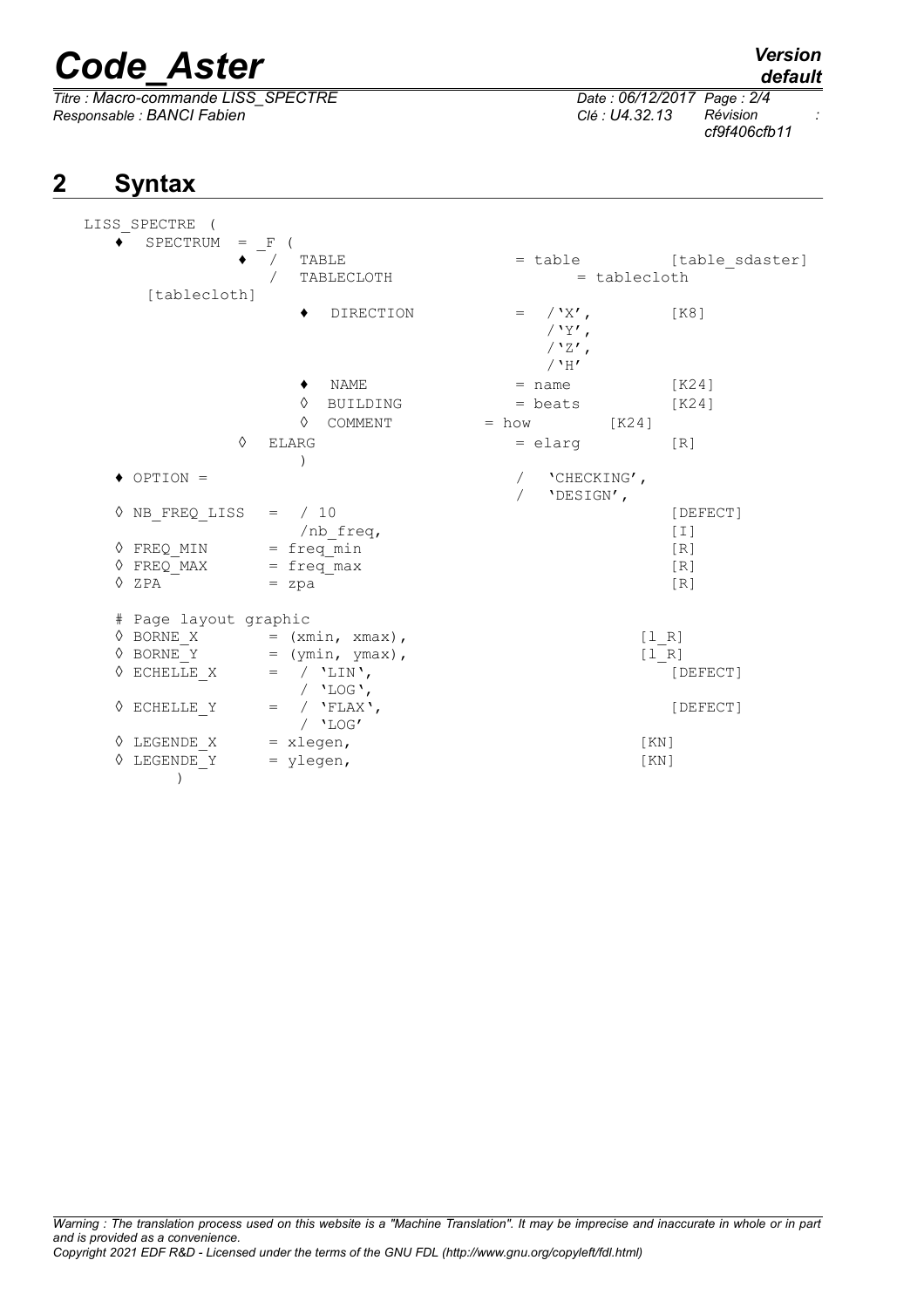# *Code\_Aster Version*

*Titre : Macro-commande LISS\_SPECTRE Date : 06/12/2017 Page : 3/4 Responsable : BANCI Fabien Clé : U4.32.13 Révision :*

*cf9f406cfb11*

# **3 Operands**

## **3.1 Keyword SPECTRUM**

This keyword is obligatory to inform the various spectra to be treated.

#### **3.1.1 Operand TABLE**

This operand makes it possible to provide spectra in the form of a table resulting from the macro-order MACR SPECTRE. In this case, the macro-order builds tablecloths starting from the provided table (of parameters FREQ and AMOR). One builds a tablecloth for a name of floor and a direction given. Besides the name of the floor, the name of the building and a comment are recovered if they are present (see [U4.32.11]).

#### **3.1.2 Operand NRAPPE**

This operand makes it possible to the user to provide spectra directly in the form of tablecloths whose parameters are the frequency and damping. Extra information must then be provided to be able to proceed at the stage of regrouping of the tablecloths by direction and floor. They is the operands DIRECTION and NAME. Operands BUILDING and COMMENT can also be well informed to fill the cartridges of the graphic exits.

#### **3.1.3 Operand DIRECTION**

This keyword, obligatory if the spectra are defined by the keyword TABLECLOTH, allows to inform the direction of the spectra. It takes one of the 4 following values: ' $X'$ , ' $Y'$ , ' $Z'$ , 'H'.

#### **3.1.4 Operand NAME**

This keyword makes it possible to define the name of the floor from which the spectrum defined by the keyword is resulting TABLECLOTH. It is obligatory if TABLECLOTH is present.

#### **3.1.5 Operand BUILDING**

This keyword makes it possible to define the name of the building in which the floor is from which the spectrum defined by the keyword is resulting TABLECLOTH.

This keyword is optional. If it is indicated, it is in particular used for the nomenclature of the files "tables" and "figures" created.

#### **3.1.6 Operand COMMENT**

This keyword makes it possible to give a comment in link with the spectrum defined by the keyword TABLECLOTH.

This keyword is optional. If it is indicated, it will appear in the subtitles of the figures created.

#### **3.1.7 Operand ELARG**

This keyword makes it possible to define the widening which will be applied to the spectrum at the time of the stage of smoothing (call to CALC\_FONCTION/LISS\_ENVELOPPE).

The impact of this value of widening is explained in [U4.32.04] (See ELARG in LISS ENVELOPPE).